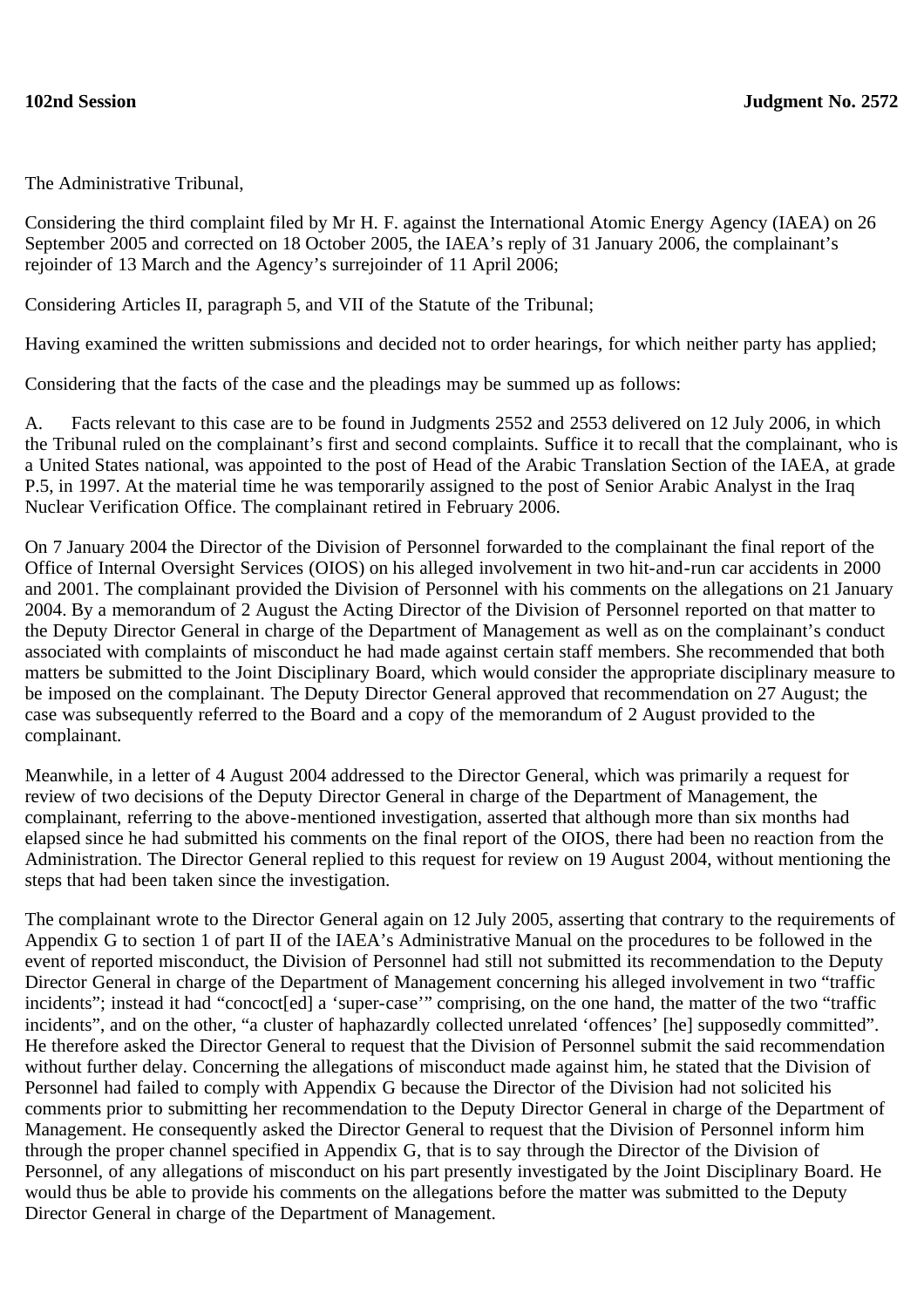Having not yet received a reply to his memorandum of 12 July 2005 the complainant lodged a complaint with the Tribunal on 26 September, challenging the Administration's "implicit decision" to "endorse the unreasonable delay in bringing the process of Appendix G to its conclusion [concerning his] alleged involvement in the two traffic incidents", and the "implicit decision" to endorse the Division of Personnel's violation of the rules laid down in Appendix G regarding the procedure to be followed with respect to his alleged misconduct.

B. The complainant submits that the IAEA has violated the provisions of the Staff Regulations and Staff Rules on two occasions. Firstly, there was an unreasonable delay in dealing with his alleged involvement in two "traffic incidents". Recalling the provisions of Appendix G, he contends that the Director of the Division of Personnel should have submitted her recommendation on the matter to the Deputy Director General in charge of the Department of Management within four weeks of receiving the staff member's comments on the OIOS report. The Deputy Director General should then have decided, within two weeks of receiving the said recommendation, whether the case should be closed or disciplinary measures imposed. He maintains that to date no decision has been taken on the matter, despite the fact that he complained to the Director General on 4 August 2004 and almost a year later in July 2005 about the absence of such a decision. He submits that because disciplinary measures may be imposed on him at the conclusion of the procedure set out in Appendix G, the Agency's long delay in settling the matter has caused him "unnecessary anguish and distress".

Secondly, he asserts that the Director of the Division of Personnel did not request his comments regarding the allegation of misconduct raised against him, as required under Appendix G. In support of his assertion he points out that, by a memorandum of 2 August 2004, the Acting Director of the Division of Personnel reported to the Deputy Director General in charge of the Department of Management that the complainant had made no comments on the said allegation and recommended that the matter be submitted to the Joint Disciplinary Board. Considering that the Deputy Director General, who endorsed that recommendation, might have decided not to refer the matter to the Joint Disciplinary Board had he been made aware of his comments, the complainant asked the Director General in July 2005 to request that the Division of Personnel submit his comments on the said allegation to the Deputy Director General in charge of the Department of Management. However, the Director General "ignored" his memorandum of 12 July, and the lack of a reply constitutes an "implicit decision" to endorse the Division of Personnel's violation of Appendix G. The complainant also asserts that because of the Division of Personnel's failure to act in accordance with Appendix G, he "had, and ha<sup>[s]</sup> still, to endure the disgrace and humiliation of being questioned and investigated by the Joint Disciplinary Board". He consequently claims moral damages and costs.

C. The IAEA confines its reply to the issue of receivability. Recalling Article VII(1) and (3) of the Statute of the Tribunal, the Agency contends that the complaint is irreceivable because the complainant has neither challenged a final decision nor exhausted internal remedies. Indeed, the complainant did not file an appeal with the Joint Appeals Board, nor did he request that the Director General waive the jurisdiction of the Joint Appeals Board before he lodged a complaint with the Tribunal, as required by Staff Rule 12.02.1. Referring to the Tribunal's case law, the Agency points out that only in exceptional circumstances may the requirement to exhaust the internal remedies be set aside, and only in cases where on the evidence the organisation seems unlikely to reach a decision within a reasonable time. It submits that since the complainant has not exhausted internal remedies, he is in no position to show that the internal appeal proceedings are unlikely to end within a reasonable time.

Subsidiarily, the Agency observes that the Director General replied on 12 October 2005 to the complainant's memorandum of 12 July 2005. It denies that the Director General was dilatory in not responding to that memorandum until three months later. Indeed, the complainant had asked the Director General to take action on matters which had been outstanding since mid-2004 and which were therefore arguably time-barred. Lastly, it points out that a proper reading of the letter of 4 August 2004 reveals that the complainant referred to the delay in dealing with his alleged involvement in the car accidents only in passing.

D. In his rejoinder the complainant contends, regarding the issue of receivability, that the requirements of Article VII(3) of the Statute are fulfilled since the Director General failed to take a decision upon his claims within sixty days from their notification to him by the memorandum of 12 July 2005.

He further states that the Acting Director of the Division of Personnel informed him, by a letter of 21 February 2006, that the Joint Disciplinary Board had recommended that the charges against him be dismissed and that the Director General had decided to endorse that recommendation. It has thus become pointless for him to pursue two of the "requests" he made in the memorandum of 12 July 2005, namely that the procedure described in Appendix G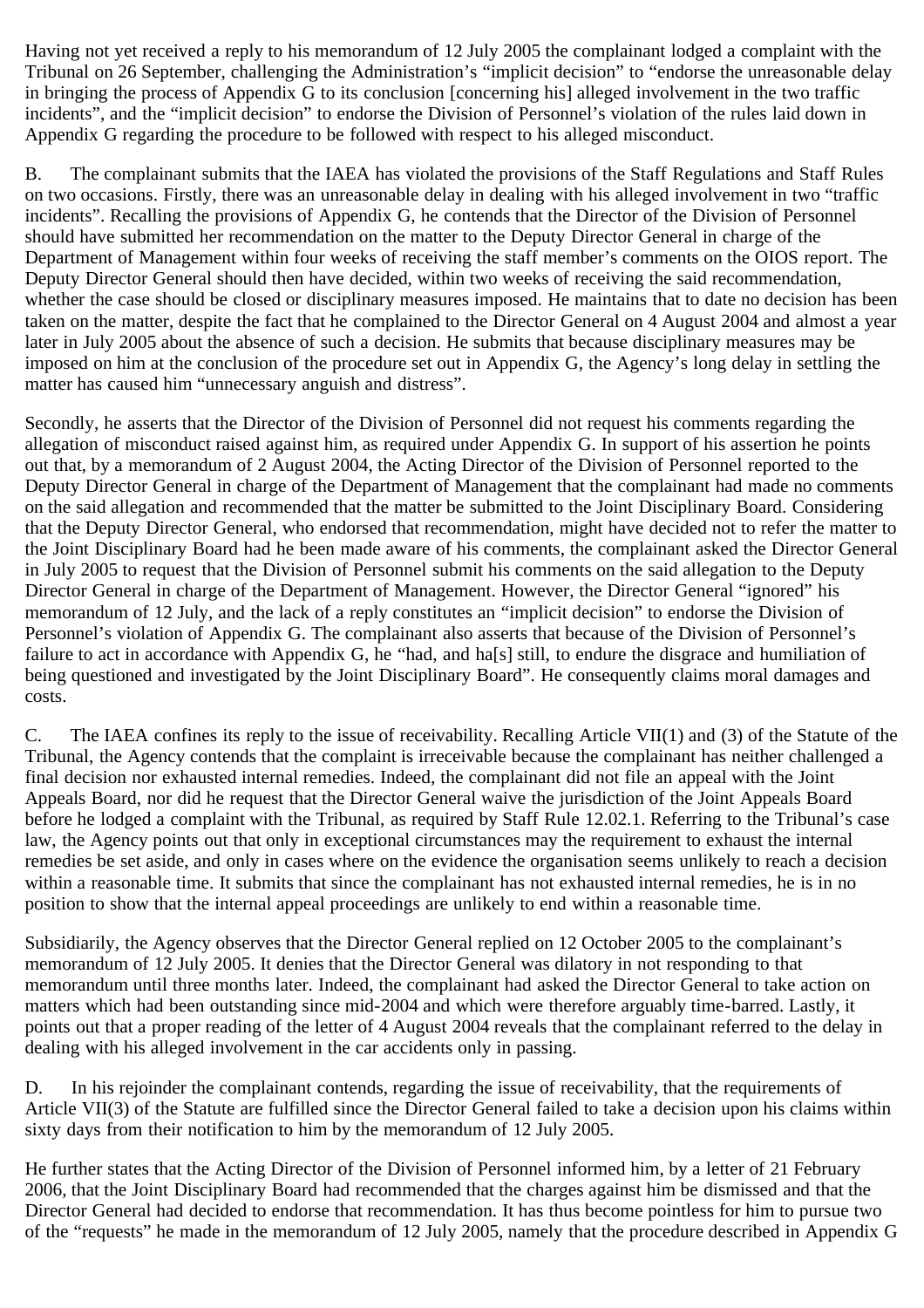be brought to its conclusion by the Division of Personnel with regard to his alleged involvement in two "traffic incidents", and that the allegations of misconduct on his part be referred to him for comments by the proper channels. He nevertheless maintains that the Division of Personnel's failure to observe applicable rules and regulations has caused him "disgrace and humiliation", and therefore maintains his claim for costs and moral damages.

E. In its surrejoinder the Agency reiterates that the complaint is irreceivable. It rejects the complainant's argument that the recommendation of the Joint Disciplinary Board, according to which the charges of misconduct against the complainant should be dismissed, supports his case. It further points out that the Board did not find that the Agency had acted improperly, it solely held that the complainant was not guilty of any misconduct. The Agency therefore argues that there can be no basis for the award of moral damages and costs.

## CONSIDERATIONS

1. The complainant is a former employee of the IAEA, having retired in February 2006. He was the subject of an investigation by the Office of Internal Oversight Services (OIOS) in respect of his alleged involvement in two traffic accidents. The final OIOS report was referred to him on 7 January 2004 and he provided his comments on the report on 21 January.

2. On 4 August 2004 the complainant wrote to the Director General with respect to various matters, including complaints that he had made against other staff members, and pointed out that, although six months had passed since he submitted his comments on the OIOS report, "there ha[d] been no reaction from the Administration to [his] comments". Although the complainant did not then know, the Acting Director of the Division of Personnel had written to the Deputy Director General in charge of the Department of Management on 2 August 2004 recommending that the Joint Disciplinary Board be convened to consider disciplinary measures against him with respect to his conduct associated with the traffic accidents and, also, with respect to his allegations of misconduct against other staff members. The matter was referred to the Joint Disciplinary Board on 27 August 2004.

3. The Director General replied on 19 August 2004 to the complainant's letter of 4 August declining to review his decisions with respect to the complainant's allegations of misconduct against other staff members but making no reference to the OIOS report with respect to the traffic accidents.

4. A memorandum was sent by the complainant to the Director General on 12 July 2005 asking that the Director of the Division of Personnel submit without further delay her recommendation with respect to the "traffic incidents" and that, so far as concerns his allegations of misconduct against other staff members, the Director of the Division of Personnel be requested to forward any comments that he, the complainant, might wish to make to the Deputy Director General in charge of the Department of Management before a decision was taken as to the course of action to be followed. The terms of the memorandum make it clear that the complainant then knew that a recommendation had been made on 27 August 2004 that his conduct associated with the traffic accidents and his allegations against other staff members be referred to the Joint Disciplinary Board and that that recommendation had been accepted.

5. The complainant asserts that the Director General did not reply to his memorandum of 12 July 2005 and that his failure to do so is an "implicit decision [...] to endorse the unreasonable delay in bringing the process of Appendix G to its conclusion [concerning his] alleged involvement in the two traffic incidents" and, also, an "implicit decision" to endorse the failure of the Administration to seek his comments with respect to his allegations against other staff members before recommending that the matter be referred to the Joint Disciplinary Board. The Board eventually recommended in favour of the complainant in respect of the "traffic incidents" and his alleged misconduct; the Director General followed that recommendation. Accordingly, the complainant no longer maintains in his rejoinder all the claims initially made. However, the alleged failure to reply to his memorandum of 12 July 2005 is the subject of the complaint by which the complainant seeks moral damages and costs.

6. Contrary to the assertions of the complainant, the Director General replied on 12 October 2005 to his memorandum of 12 July. So far as concerns the traffic accidents, he referred the complainant to the recommendation of 2 August 2004; and so far as concerns the other matters he pointed out that his comments had been sought, although not by the Director of the Division of Personnel who had been the subject of one of his complaints.